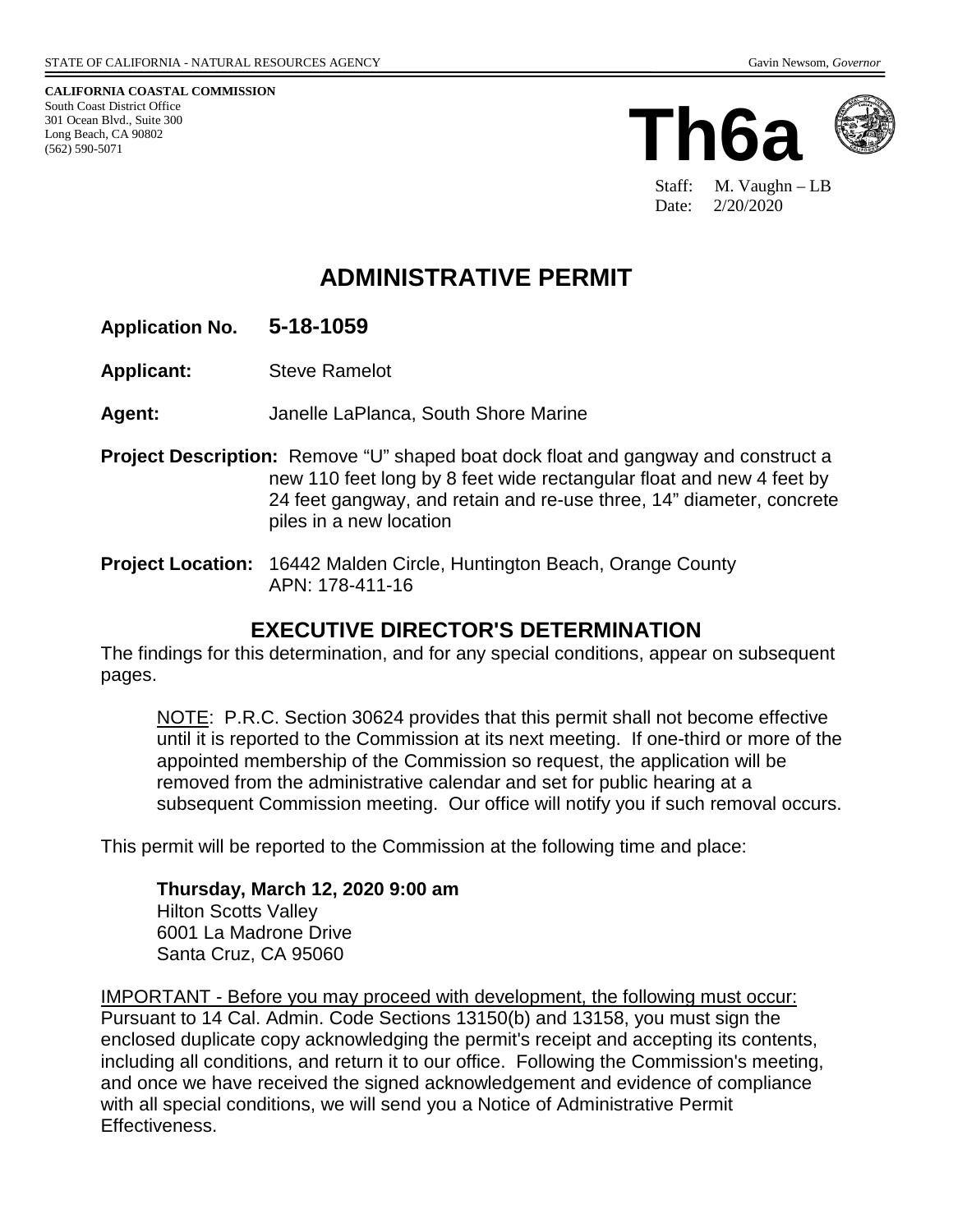#### **BEFORE YOU CAN OBTAIN ANY LOCAL PERMITS AND PROCEED WITH DEVELOPMENT, YOU MUST HAVE RECEIVED BOTH YOUR ADMINISTRATIVE PERMIT AND THE NOTICE OF PERMIT EFFECTIVENESS FROM THIS OFFICE.**

 JOHN AINSWORTH Executive Director

 By: Meg Vaughn Title: Coastal Program Analyst

### **STANDARD CONDITIONS**

This permit is granted subject to the following standard conditions:

- 1. **Notice of Receipt and Acknowledgment.** The permit is not valid and development shall not commence until a copy of the permit, signed by the permittee or authorized agent, acknowledging receipt of the permit and acceptance of the terms and conditions, is returned to the Commission office.
- 2. **Expiration.** If development has not commenced, the permit will expire two years from the date the Commission voted on the application. Development shall be pursued in a diligent manner and completed in a reasonable period of time. Application for extension of the permit must be made prior to the expiration date.
- 3. **Interpretation.** Any questions of intent or interpretation of any term or condition will be resolved by the Executive Director or the Commission.
- 4. **Assignment.** The permit may be assigned to any qualified person, provided assignee files with the Commission an affidavit accepting all terms and conditions of the permit.
- 5. **Terms and Conditions Run with the Land.** These terms and conditions shall be perpetual, and it is the intention of the Commission and the permittee to bind all future owners and possessors of the subject property to the terms and conditions.

#### **SPECIAL CONDITIONS: SEE PAGES SIX THROUGH NINE.**

### **EXECUTIVE DIRECTOR'S DETERMINATION (continued):**

The Executive Director hereby determines that the proposed development is a category of development, which, pursuant to PRC Section 30624, qualifies for approval by the Executive Director through the issuance of an Administrative Permit. Subject to Standard and Special Conditions as attached, said development is in conformity with the provisions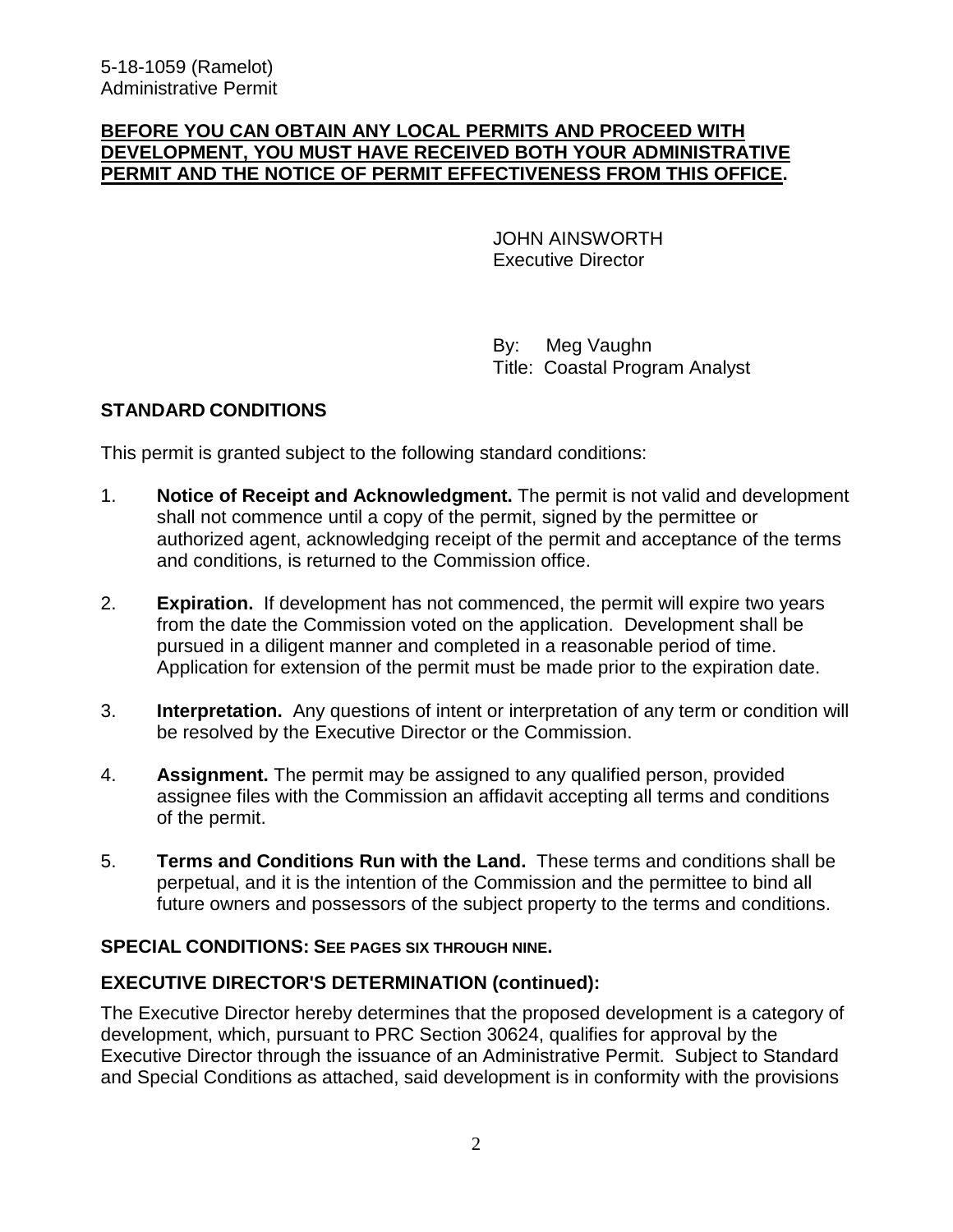of Chapter 3 of the Coastal Act of 1976 and will not have any significant impacts on the environment within the meaning of the California Environmental Quality Act. If located between the nearest public road and the sea, this development is in conformity with the public access and public recreation policies of Chapter 3.

## **FINDINGS FOR EXECUTIVE DIRECTOR'S DETERMINATION**

### **A. PROJECT DESCRIPTION**

The proposed project includes removal of a 725 square foot, "U" shaped boat dock float and 3 feet by 18 feet gangway  $(Exhibit 2)$  and construction of a new 110 feet long by 8 feet wide rectangular float and new 4 feet by 24 feet gangway (Exhibit 3). Three, 14-inch diameter, concrete piles will be retained and re-used in a new location. The subject site is associated with the residentially zoned, harbor front lot at 16442 Malden Circle, in Huntington Harbour in the City of Huntington Beach, Orange County (Exhibit 1). The dock will be used for boating related purposes to serve the adjacent single-family residence. The majority of the residentially zoned land fronting Huntington Harbor is developed with single-family residences and associated private boat docks, such as at the subject site. The proposed dock float is generally consistent with the size and configuration of similarly situated docks in the Huntington Harbour area. The total overwater area of the existing "U" shaped boat dock float and gangway is 779 square feet. The total overwater area of the proposed rectangular boat dock float and 4 feet by 24 feet gangway is 976 square feet. Thus, the proposed project would result in an increase in overwater coverage of 197 square feet. While the proposed project will result in an increase in over water coverage, it is a relatively minimal increase and the proposed dock will be similar to other boat docks in the project area.

Silt curtains will be utilized to control turbidity during all construction activities. Floating booms will be maintained around the project site during the entire construction process to capture any floating debris that may inadvertently enter the water. Divers will recover nonbuoyant debris accidently discharged into the water as soon as possible after the loss. Floating debris will be removed from the water and disposed of properly. The contractor will ensure that no debris, rubbish, oil or petroleum products related to construction will be placed where they may be washed by rainfall or runoff into the water. All debris and trash generated by construction activities will be disposed of properly as soon as possible or at the end of each day. During relocation of the three existing piles, a safety boom will be installed around each pile. The three existing piles will be removed and relocated using a barge and crane. The new, rectangular boat dock float will be constructed on land and floated into position. The removed dock will be disposed of at a recycle/demolition facility on land. No soaps, paints, detergents or any products containing ammonia, sodium hypochlorite, chlorinated solvents, petroleum distillates or lye will be used on the dock and will not be allowed to drain into the harbor.

The subject site is located within the City of Huntington Beach, which has a certified Local Coastal Program (LCP). However, due to the project location seaward of the mean high tide line, the project is within an area of the Commission's retained permit jurisdiction and the standard of review for development within the Commission's original permit jurisdiction is Chapter 3 of the Coastal Act. The City's certified LCP is advisory in nature and may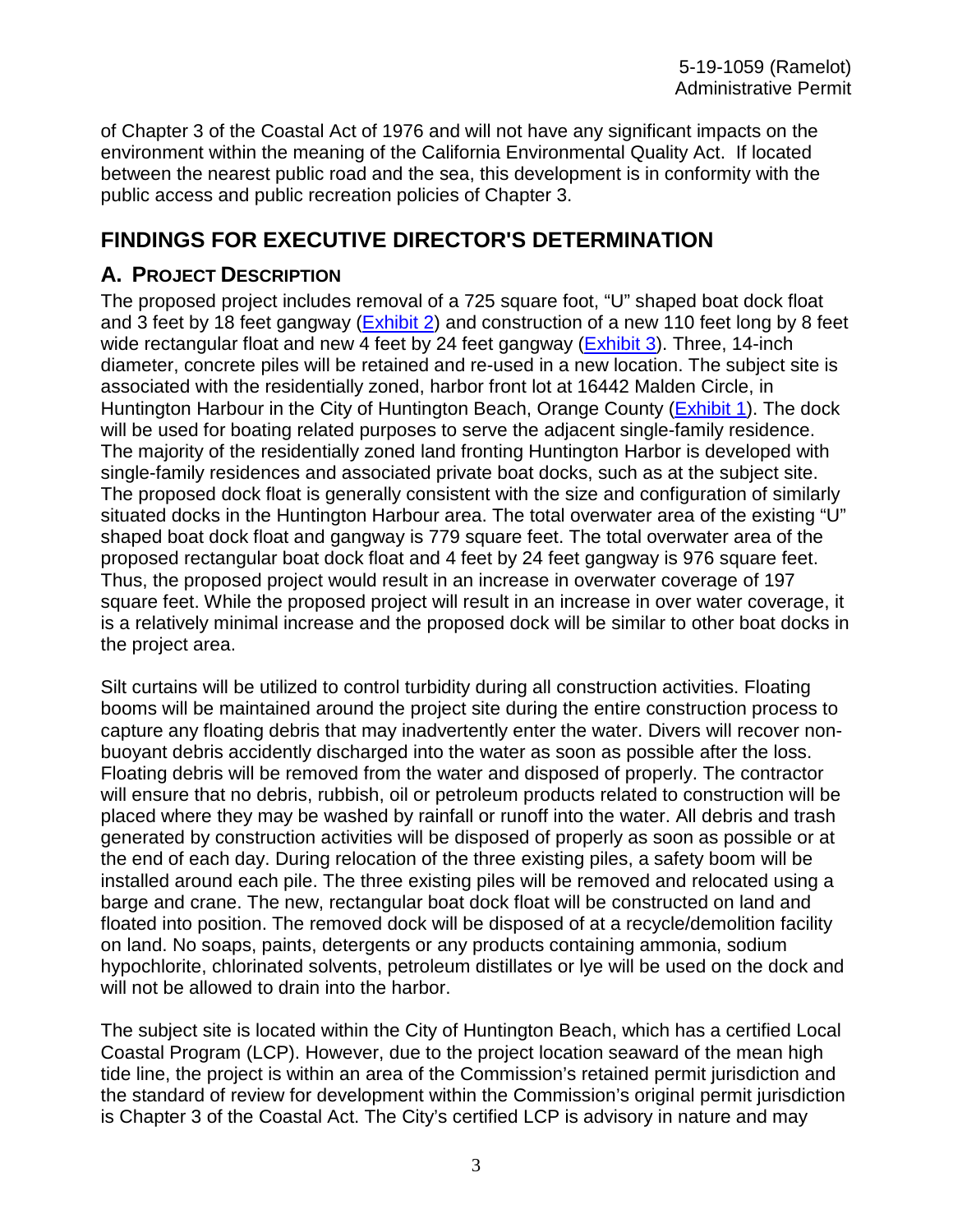provide guidance for development. The water area within which the boat dock project is proposed is land use designated Open Space Water Recreation (OS-W) and zoned Waterways Recreation (WR). A private boat dock associated with single family residential development on the adjacent lot is recognized by the City's certified LCP as an allowable use, specifically in Implementation Plan Chapter 213 Open Space District, which allows private boat docks abutting residential uses in Huntington Harbour in the Waterways Recreation zone. The City of Huntington Beach reviewed the proposed plans and issued an Approval-in-Concept dated 7/30/2018 from the Planning Department. In addition, the Public Works Department approved Harbor Permit No. 1327 on 7/30/2018 for the proposed boat dock project.

The proposed dock is located in the water area bayward of the associated single family residence, on Main Channel in Huntington Harbour. Main Channel is owned and administered by the California State Lands Commission (SLC). Development in this area requires review and approval from SLC, typically in the form of a lease agreement. The applicant has obtained a valid lease agreement from the SLC for the proposed boat dock.

The subject site was surveyed for eelgrass and Caulerpa taxifolia (Dive Works, 7/6/2019, (Survey)). The Survey found that no eelgrass or caulerpa was present in the project vicinity. Eelgrass surveys completed during the active growth phase of eelgrass (typically March through October) are valid for 60 days with the exception of surveys completed in August – October, such as the subject survey. A survey completed in August - October is valid until the resumption of the following active growth phase (i.e., March 1). *Caulerpa taxifolia* surveys are valid for 90 days. Both the eelgrass and Caulerpa taxifolia surveys have expired.

No impacts are expected to occur to eelgrass with the proposed project because no eelgrass was observed in the project vicinity. Although eelgrass impacts are not expected, that cannot be known with certainty without surveys current at the time construction commences. Valid eelgrass and *Caulerpa taxifolia* surveys will be required prior to beginning of the boat dock replacement work. If the surveys reveal the presence of either eelgrass or *Caulerpa taxifolia*, additional steps will be required. Therefore, the Commission imposes **Special Conditions No. 2 and No. 3**, which identify the procedures necessary to be completed prior to beginning any construction. Also, if any *Caulerpa taxifolia* is found on the project site, **Special Condition No. 3** identifies the procedures necessary to be completed prior to beginning any construction.

The storage or placement of construction material, debris, or waste in a location where it could be discharged into coastal waters would result in an adverse effect on the marine environment. The proposed project includes measures to help ensure protection of coastal waters and marine resources during construction. To ensure that all impacts (pre- and post- construction) to water quality are minimized and to reduce the potential for construction related impacts on water quality, the Commission imposes **Special Condition No. 1**, which requires, but is not limited to, appropriate storage and handling of construction equipment and materials to minimize the potential of pollutants to enter coastal waters and the continued use and maintenance of post construction BMPs.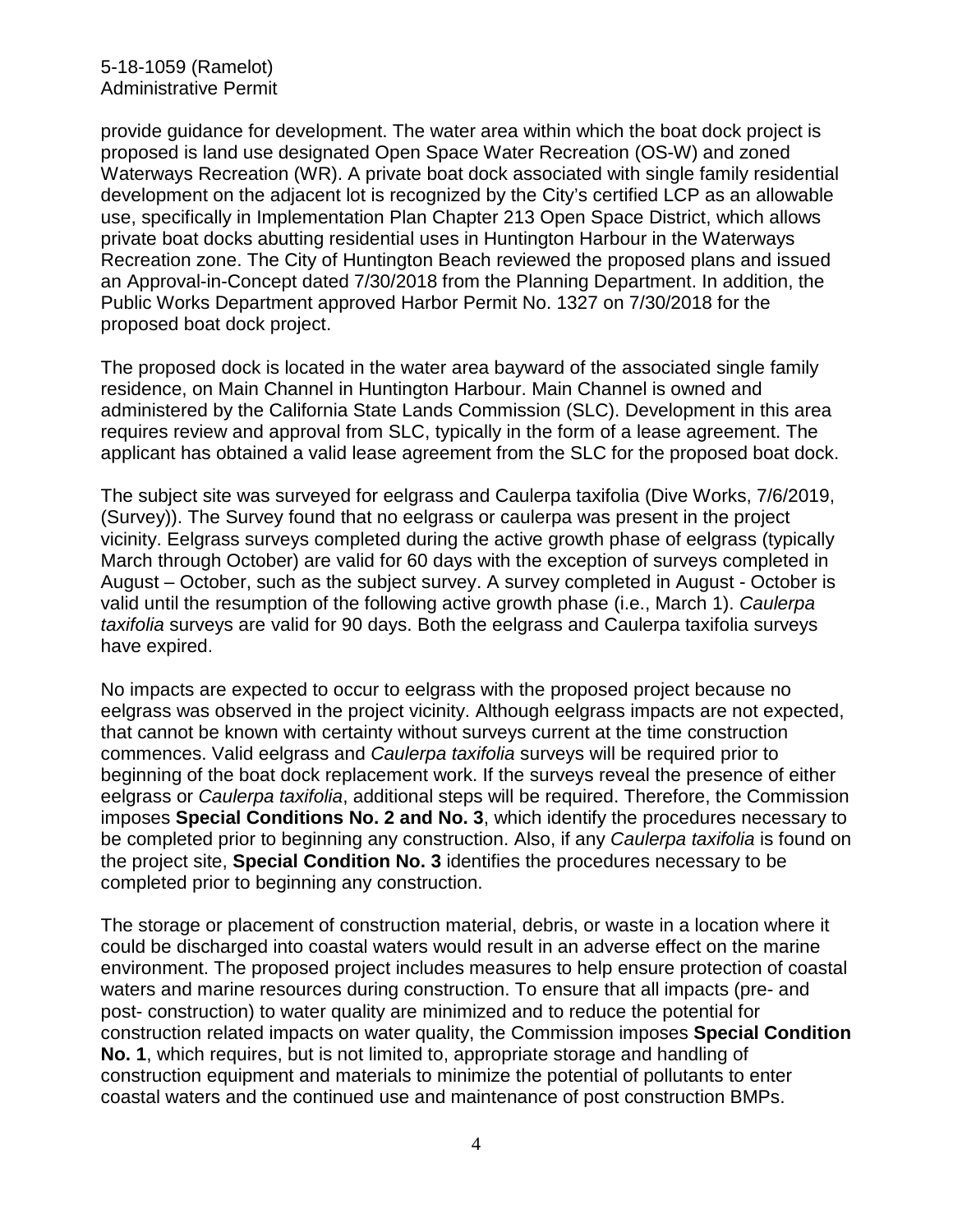Currently, there is no direct public pedestrian access to public tidelands through the private residential lot at the subject site. The nearest public access is located approximately 400 feet north of the subject site, across the channel, along the public walkway on Trinidad Island; public access into harbor waters is available approximately 1500 feet northwest of the subject site from the harbor-front beach at Seabridge Park; and approximately 2500 feet southwest of the site at Sunset Beach, a sandy, oceanfronting public beach. The proposed project will not result in any new adverse impacts to public access. In order to preserve and maintain access to the public tidelands, **Special Condition No.** 4 is imposed stating that the approval of a coastal development permit for the project does not waive any public rights or interest that exist or may exist on the property.

### **B. MARINE RESOURCES**

The proposed recreational boat dock development and its associated structures are an allowable and encouraged marine related use. The project design includes the minimum sized pilings and the minimum number of pilings necessary for structural stability. There are no feasible less environmentally damaging alternatives available. As conditioned, the project is not expected to impact eelgrass beds or contribute to the dispersal of the invasive aquatic algae, *Caulerpa taxifolia*. Further, as proposed and conditioned, the project, which is to be used solely for recreational boating purposes, conforms to Sections 30224 and 30233 of the Coastal Act.

## **C. WATER QUALITY**

The proposed work will be occurring on, within, or adjacent to coastal waters. The storage or placement of construction material, debris, or waste in a location where it could be discharged into coastal waters would result in an adverse effect on the marine environment. To reduce the potential for construction related impacts on water quality, the Commission imposes special conditions requiring, but not limited to, the appropriate storage and handling of construction equipment and materials to minimize the potential of pollutants to enter coastal waters. To reduce the potential for post-construction impacts to water quality the Commission requires the continued use and maintenance of post construction BMPs. As conditioned, the Commission finds that the development conforms to Sections 30230 and 30231 of the Coastal Act.

### **D. PUBLIC ACCESS**

The proposed development will not affect the public's ability to gain access to, and/or to make use of, the coast and nearby recreational facilities. Therefore, as conditioned the development conforms with Sections 30210 through 30214, Sections 30220 through 30224, and 30252 of the Coastal Act.

## **E. LOCAL COASTAL PROGRAM (LCP)**

An LCP for the City of Huntington Beach was effectively certified in March 1985. However, the proposed development is occurring within an area of the Commission's original permit jurisdiction, due to the project location seaward of the mean high tide line. Consequently, the standard of review is the Coastal Act and the City's LCP may be used as guidance. As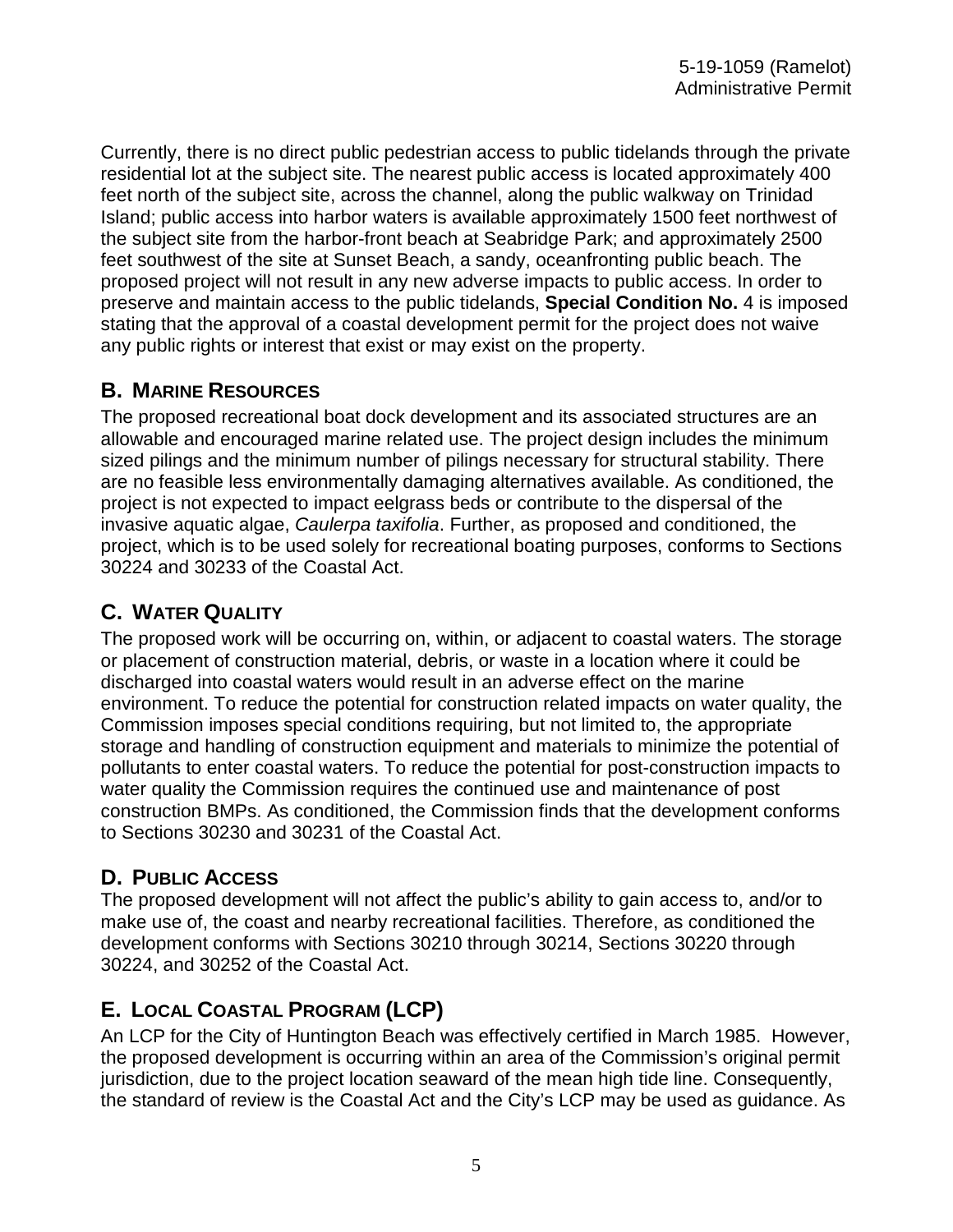5-18-1059 (Ramelot) Administrative Permit

conditioned, the proposed development is consistent with Chapter 3 policies of the Coastal Act and with the certified LCP for the area.

## **F. CALIFORNIA ENVIRONMENTAL QUALITY ACT (CEQA)**

The City of Huntington Beach is the lead agency responsible for CEQA review. The City determined that the project qualifies for a CEQA exemption. Typically, projects are exempt from CEQA pursuant to section 15303 of the CEQA Guidelines when they consist of construction of limited numbers of new, small facilities or structures. As conditioned, there are no additional feasible alternatives or additional feasible mitigation measures available which will substantially lessen any significant adverse impact the activity would have on the environment. Therefore, the Commission finds that the proposed project, as conditioned to mitigate the identified possible impacts, is consistent with CEQA and the policies of the Coastal Act.

## **SPECIAL CONDITIONS**

This permit is granted subject to the following special conditions:

### **1. Water Quality**

- A. Construction Responsibilities and Debris Removal
	- (1) No demolition or construction materials, equipment, debris, or waste shall be placed or stored where it may enter sensitive habitat, receiving waters or a storm drain, or be subject to wave, wind, rain or tidal erosion and dispersion;
	- (2) Any and all debris resulting from demolition or construction activities, and any remaining construction material, shall be removed from the project site within 24 hours of completion of the project;
	- (3) Demolition or construction debris and sediment shall be removed from work areas each day that demolition or construction occurs to prevent the accumulation of sediment and other debris that may be discharged into coastal waters;
	- (4) Machinery or construction materials not essential for project improvements are prohibited at any time in the intertidal zone;
	- (5) If turbid conditions are generated during construction, a silt curtain shall be utilized to control turbidity;
	- (6) Floating booms shall be used to contain debris discharged into coastal waters and any debris discharged shall be removed as soon as possible but no later than the end of each day;
	- (7) Non buoyant debris discharged into coastal waters shall be recovered by divers as soon as possible after loss;
	- (8) All trash and debris shall be disposed in the proper trash and recycling receptacles at the end of every construction day;
	- (9) The applicant shall provide adequate disposal facilities for solid waste, including excess concrete, produced during demolition or construction;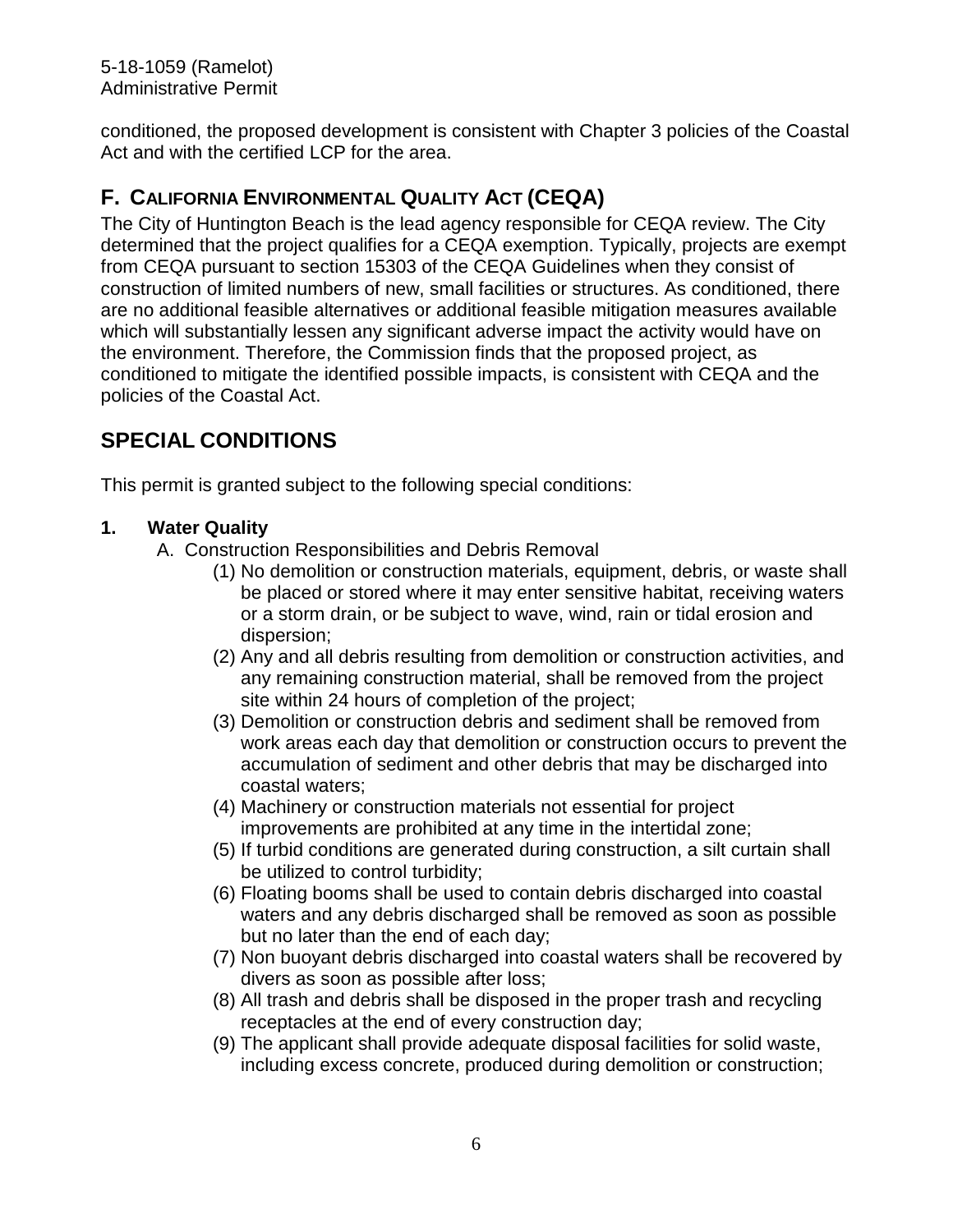- (10) Debris shall be disposed of at a legal disposal site or recycled at a recycling facility. If the disposal site is located in the coastal zone, a coastal development permit or an amendment to this permit shall be required before disposal can take place unless the Executive Director determines that no amendment or new permit is legally required;
- (11) All stock piles and construction materials shall be covered, enclosed on all sides, shall be located as far away as possible from drain inlets and any waterway, and shall not be stored in contact with the soil;
- (12) Machinery and equipment shall be maintained and washed in confined areas specifically designed to control runoff. Thinners or solvents shall not be discharged into sanitary or storm sewer systems;
- (13) The discharge of any hazardous materials into any receiving waters shall be prohibited;
- (14) Spill prevention and control measures shall be implemented to ensure the proper handling and storage of petroleum products and other construction materials. Measures shall include a designated fueling and vehicle maintenance area with appropriate berms and protection to prevent any spillage of gasoline or related petroleum products or contact with runoff. The area shall be located as far away from the receiving waters and storm drain inlets as possible;
- (15) Best Management Practices (BMPs) and Good Housekeeping Practices (GHPs) designed to prevent spillage and/or runoff of demolition or construction-related materials, and to contain sediment or contaminants associated with demolition or construction activity, shall be implemented prior to the on-set of such activity; and
- (16) All BMPs shall be maintained in a functional condition throughout the duration of construction activity.
- B. Best Management Practices Program

By acceptance of this permit the applicant agrees that the long-term water-borne berthing of boat(s) in the approved dock and/or boat slip shall be managed in a manner that protects water quality pursuant to the implementation of the following BMPs.

- (1) Boat Cleaning and Maintenance Measures:
	- a. In-water top-side and bottom-side boat cleaning shall minimize the discharge of soaps, paints, and debris;
	- b. In-the-water hull scraping or any process that occurs under water that results in the removal of paint from boat hulls shall be prohibited. Only detergents and cleaning components that are designated by the manufacturer as phosphate-free and biodegradable shall be used, and the amounts used minimized; and
	- c. The applicant shall minimize the use of detergents and boat cleaning and maintenance products containing ammonia, sodium hypochlorite, chlorinated solvents, petroleum distillates or lye.
- (2) Solid and Liquid Waste Management Measures:
	- a. All trash, recyclables, and hazardous wastes or potential water contaminants, including old gasoline or gasoline with water, absorbent materials, oily rags, lead acid batteries, anti-freeze, waste diesel,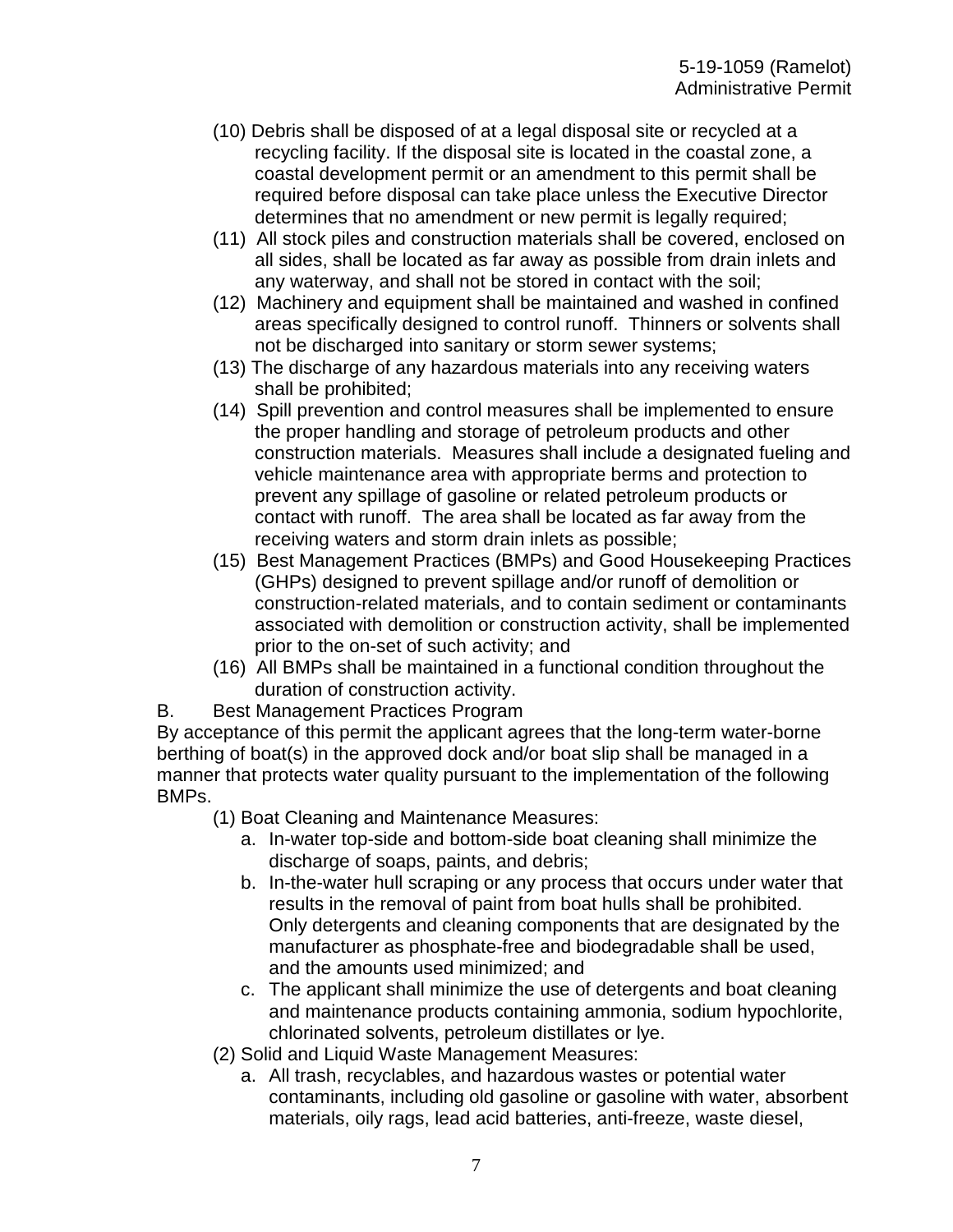kerosene and mineral spirits shall be disposed of in a proper manner and shall not at any time be disposed of in the water or gutter.

- (3) Petroleum Control Management Measures:
	- a. Boaters shall practice preventive engine maintenance and shall use oil absorbents in the bilge and under the engine to prevent oil and fuel discharges. Oil absorbent materials shall be examined at least once a year and replaced as necessary. Used oil absorbents are hazardous waste in California. Used oil absorbents must therefore be disposed in accordance with hazardous waste disposal regulations. The boaters shall regularly inspect and maintain engines, seals, gaskets, lines and hoses in order to prevent oil and fuel spills. The use of soaps that can be discharged by bilge pumps is prohibited;
	- b. If the bilge needs more extensive cleaning (e.g., due to spills of engine fuels, lubricants or other liquid materials), the boaters shall use a bilge pump-out facility or steam cleaning services that recover and properly dispose or recycle all contaminated liquids; and
	- c. Bilge cleaners which contain detergents or emulsifiers shall not be used for bilge cleaning since they may be discharged to surface waters by the bilge pumps.

### **2. Eelgrass Survey(s).**

- A. Pre-Construction Eelgrass Survey. Pre-Construction Eelgrass Survey. A valid pre-construction eelgrass (*Zostera marina*) survey shall be completed during the period of active growth of eelgrass (typically March through October). The preconstruction survey shall be completed within 60 days before the start of construction. The survey shall be prepared in full compliance with the "California Eelgrass Mitigation Policy" dated October 2014 adopted by the National Marine Fisheries Service and shall be prepared in consultation with the California Department of Fish and Wildlife. The applicant shall submit the eelgrass survey for the review and approval of the Executive Director within five (5) business days of completion of each eelgrass survey and in any event no later than fifteen (15) business days prior to commencement of any development. If the eelgrass survey identifies any eelgrass within the project area which would be impacted by the proposed project, the development shall require an amendment to this permit from the Coastal Commission or a new coastal development permit.
- B. Post-Construction Eelgrass Survey. If any eelgrass is identified in the project area by the survey required in subsection A of this condition above, within 30 days of completion of construction if completion of construction occurs within the active growth period, or within the first 30 days of the next active growth period following completion of construction that occurs outside of the active growth period, the applicant shall survey the project site to determine if any eelgrass was adversely impacted. The survey shall be prepared in full compliance with the California Eelgrass Mitigation Policy dated October 2014 (except as modified by this special condition) adopted by the National Marine Fisheries Service and shall be prepared in consultation with the California Department of Fish and Wildlife. The applicant shall submit the post-construction eelgrass survey for the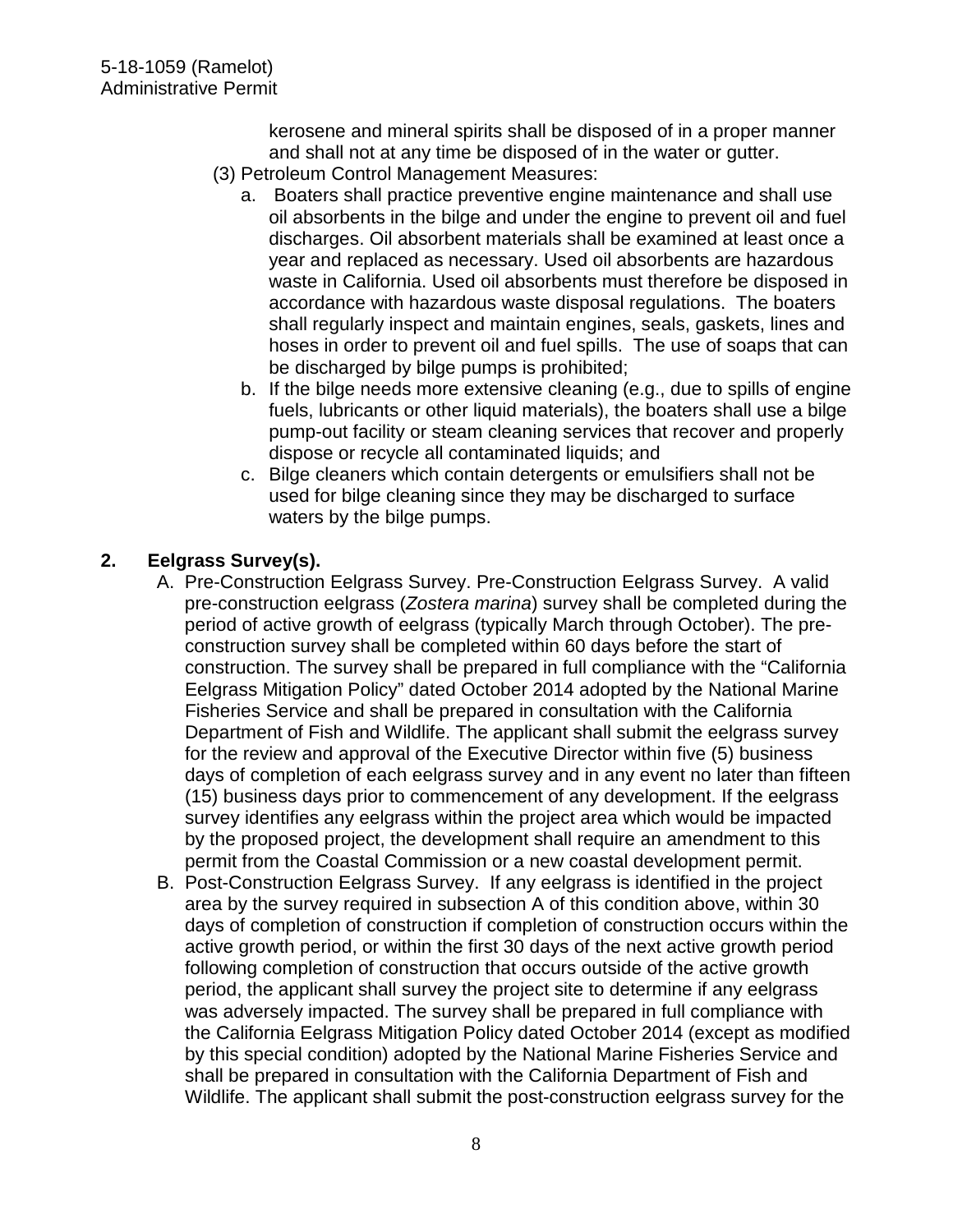review and approval of the Executive Director within thirty (30) days after completion of the survey. If any eelgrass has been impacted by project construction, the applicant shall replace the impacted eelgrass at a minimum 1.38:1 ratio on-site, or at another appropriate location subject to the approval of the Executive Director, in accordance with the California Eelgrass Mitigation Policy. Any exceptions to the required 1.38:1 mitigation ratio found within California Eelgrass Mitigation Policy shall not apply. Implementation of mitigation shall require an amendment to this permit or a new coastal development permit unless the Executive Director determines that no amendment or new permit is legally required.

#### **3. Pre-construction** *Caulerpa Taxifolia* **Survey**

- A. Not earlier than 90 days nor later than 30 days prior to commencement or re-commencement of any development authorized under this coastal development permit (the "project"), the applicant shall undertake a survey of the project area and a buffer area at least 10 meters beyond the project area to determine the presence of the invasive alga *Caulerpa taxifolia*. The survey shall include a visual examination of the substrate.
- B. The survey protocol shall be prepared in consultation with the Regional Water Quality Control Board, the California Department of Fish and Wildlife, and the National Marine Fisheries Service.
- C. Within five (5) business days of completion of the survey, the applicant shall submit the survey:
	- (1) for the review and approval of the Executive Director; and
	- (2) to the Surveillance Subcommittee of the Southern California Caulerpa Action Team (SCCAT). The SCCAT Surveillance Subcommittee may be contacted through California Department of Fish & Wildlife (858/467-4218) National Marine Fisheries Service (562/980-4043).
- D. If *Caulerpa taxifolia* is found within the project or buffer areas, the applicant shall not proceed with the project until 1) the applicant provides evidence to the Executive Director, subject to concurrence by the Executive Director, that all *Caulerpa taxifolia* discovered within the project and buffer area has been eliminated in a manner that complies with all applicable governmental approval requirements, including but not limited to those of the California Coastal Act, or 2) the applicant has revised the project to avoid any contact with *Caulerpa taxifolia*. No revisions to the project shall occur without a Coastal Commission approved amendment to this coastal development permit unless the Executive Director determines that no amendment is legally required.

#### **4. Public Rights**

The approval of this permit shall not constitute a waiver of any public rights that exist or may exist on the property. The permittee shall not use this permit as evidence of a waiver of any public rights that may exist on the property.